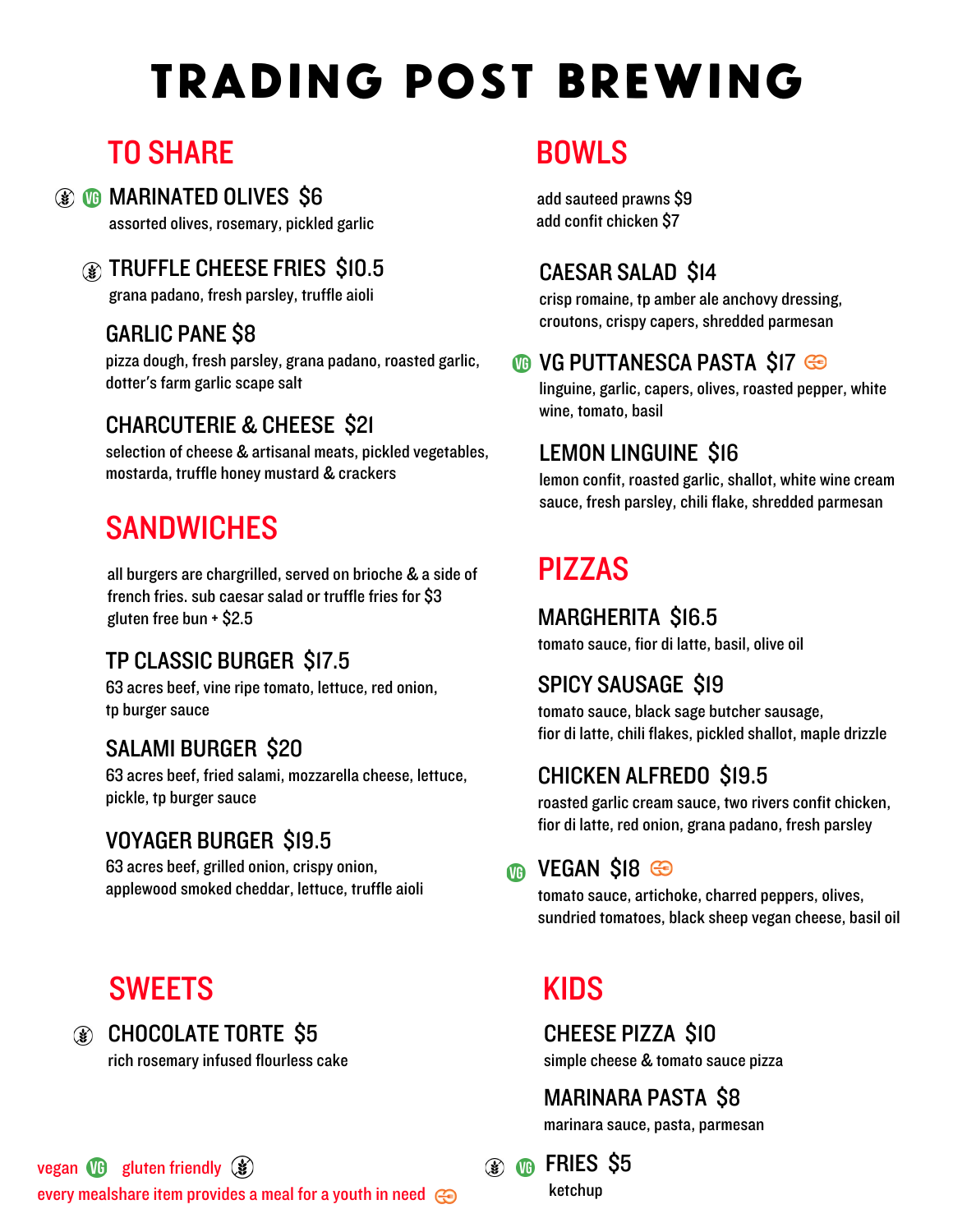# trading post brewing

## NON-ALCOHOLIC BOTTLES

#### BOTTLED WATER \$2

glacial spring water, 500 ml

## SPARKLING WATER \$3

eska sparkling, 355ml

#### SAN PELLEGRINO \$5

italian sparkling water, 500ml

## PHILLIPS CRAFT SODA \$3.75

ginger ale, cola, root beer, orange cream

## FARMING KARMA FRUIT CO. \$3.5

peach, berry, cherry or apple sparkling juice made from okanagan fruit, no sugar added

## COFFEE - WOLF TREE

serving wolf tree coffee, a family run roastery in oliver

## DRIP COFFEE \$3

TEA \$3

## TRADING PARTNERS

rossdown farms chicken . cioffi's. 63 acres beef johnston's pork . black sage butcher two rivers meats. medley organics. the truffle co castle cheese . black sheep cheese . upper bench happy days dairies. evergreen herbs. terra breads similkameen honey. farming karma fruit co. wolf tree coffee. phillips craft soda . naramata cider

## TRADING POST BEER

16oz - \$8.5

HELLES LAGER 5% crisp german lager with light hop notes & slightly malty finish

AMBER ALE 5% a strong malt flavour with subtle notes of citrus and spice

#### WHITE COUNTRY FRENCH 6.6%

unique experimental beer made with Schoenberger grapes, provided by Valley Commons. Banana, bubblegum, and hints of vanilla.

#### BREAKFAST STOUT 6.7%

big, bold, and surprisingly smooth stout brewed with dark roasted english chocolate malt & local wolf tree coffee roasters

## LOCAL SPIRIT

## OKANAGAN FIZZ \$11

1 oz of award-winning gin locally distilled at dubh glas made with 100% BC grown barley. Perfectly paired farming karma sparkling apple soda

# CIDER

## NARAMATA CIDER \$9.5

dry apple or dry pear - 355ml Bottle from the founders of elephant island winery in naramata, this farm produces cider from crisp apples & ripe pears

## WINE

our rotating wine list features district wine village ' s favourite bottles of wine. wine by the glass is available in 6oz pours or 750ml Bottle.

you are welcome to purchase a bottle from one of our district winery associates and pay a \$5 corkage fee to enjoy the wine seated in the plaza